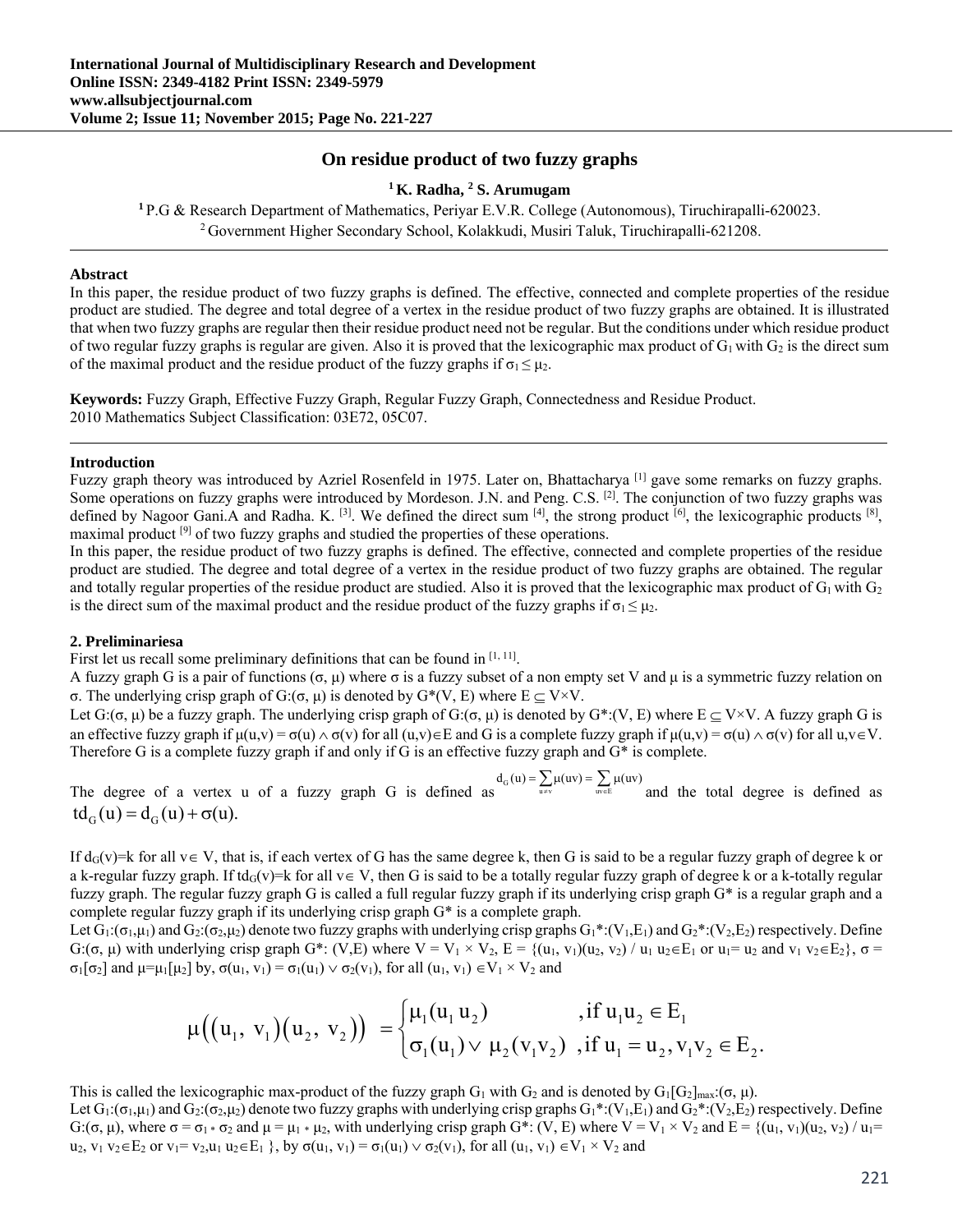$$
\mu((u_1, v_1)(u_2, v_2)) = \begin{cases} \sigma_1(u_1) \vee \mu_2(v_1v_2), \text{if } u_1 = u_2, v_1v_2 \in E_2 \\ \mu_1(u_1u_2) \vee \sigma_2(v_1), \text{if } v_1 = v_2, u_1u_2 \in E_1 \end{cases}
$$

This is called the maximal product of the fuzzy graphs  $G_1$  and  $G_2$  and denoted by  $G_1*G_2$ . **Notation:** The relation  $\sigma_1 \leq \sigma_2$  means that  $\sigma_1(u) \leq \sigma_2(v)$  for every  $u \in V_1$  and for every  $v \in V_2$  where  $\sigma_i$  is a fuzzy subset of  $V_i$ ,  $i = 1, 2$ .

## **3. Residue Product**

### **3.1. Definition**

Let  $G_1: (\sigma_1,\mu_1)$  and  $G_2: (\sigma_2,\mu_2)$  denote two fuzzy graphs with underlying crisp graphs  $G_1^*: (V_1,E_1)$  and  $G_2^*: (V_2,E_2)$  respectively. Define G:(σ,μ), with underlying crisp graph G\*: (V,E) where  $V = V_1 \times V_2$  and  $E = \{(u_1, v_1)(u_2, v_2) / u_1u_2 \in E_1, v_1 \neq v_2\}$ , by  $\sigma(u_1, v_1) = \sigma_1(u_1)$  $v \sigma_2(v_1)$ , for all  $(u_1, v_1) \in V$  and  $\mu((u_1, v_1)(u_2, v_2)) = \mu_1(u_1 u_2)$ , for all  $(u_1, v_1)(u_2, v_2) \in E$ .

If  $u_1 u_2 \in E_1$  and  $v_1 \neq v_2$  then,

 $\mu((u_1, v_1)(u_2, v_2)) = \mu_1(u_1 u_2) \le \sigma_1(u_1) \wedge \sigma_1(u_2) \le [\sigma_1(u_1) \vee \sigma_2(v_1)] \wedge [\sigma_1(u_2) \vee \sigma_2(v_2)] = \sigma(u_1, v_1) \wedge \sigma(u_2, v_2).$ 

Hence  $\mu((u_1, v_1)(u_2, v_2)) \leq \sigma(u_1, v_1) \wedge \sigma(u_2, v_2)$ . Therefore, G:( $\sigma$ ,  $\mu$ ) is a fuzzy graph. This is called the residue product of the fuzzy graphs  $G_1$  and  $G_2$  and denoted by  $G_1 \bullet G_2$ .

## **3.2. Example**

The following Figure-1 illustrates the residue product  $G_1 \bullet G_2$  of the two fuzzy graphs  $G_1$  and  $G_2$ .



## **3.3. Theorem**

The residue product of an effective fuzzy graph  $G_1: (\sigma_1, \mu_1)$  with any fuzzy graph  $G_2: (\sigma_2, \mu_2)$  is an effective fuzzy graph if  $\sigma_1 \geq \sigma_2$ .

## **Proof**

Let  $G_1: (\sigma_1, \mu_1)$  be an effective fuzzy graph and  $G_2: (\sigma_2, \mu_2)$  be any fuzzy graphs with  $\sigma_1 \geq \sigma_2$ . Then  $\mu_1(u_1u_2) = \sigma_1(u_1) \wedge \sigma_1(u_2)$  for any  $u_1u_2 \in E_1$ . Then proceeding as in the definition, If  $u_1 u_2 \in E_1$  and  $v_1 \neq v_2$  then,  $\mu((u_1, v_1)(u_2, v_2)) = \mu_1(u_1 u_2) = \sigma_1(u_1) \wedge \sigma_1(u_2)$ =  $[\sigma_1(u_1) \vee \sigma_2(v_1)] \wedge [\sigma_1(u_2) \vee \sigma_2(v_1)] = \sigma(u_1, v_1) \wedge \sigma(u_2, v_2).$ Thus  $\mu((u_1, v_1)(u_2, v_2)) = \sigma(u_1, v_1) \wedge \sigma(u_2, v_2)$  for all edges in the residue product. Hence  $G_1 \bullet G_2$  is an effective fuzzy graph.

## **3.4. Example**

Consider the two fuzzy graphs G<sub>1</sub> and G<sub>2</sub> given in the following Figure-2. G<sub>1</sub> is an effective fuzzy graph with  $\sigma_1 \geq \sigma_2$  and their residue product  $G_1 \bullet G_2$  is also an effective fuzzy graph.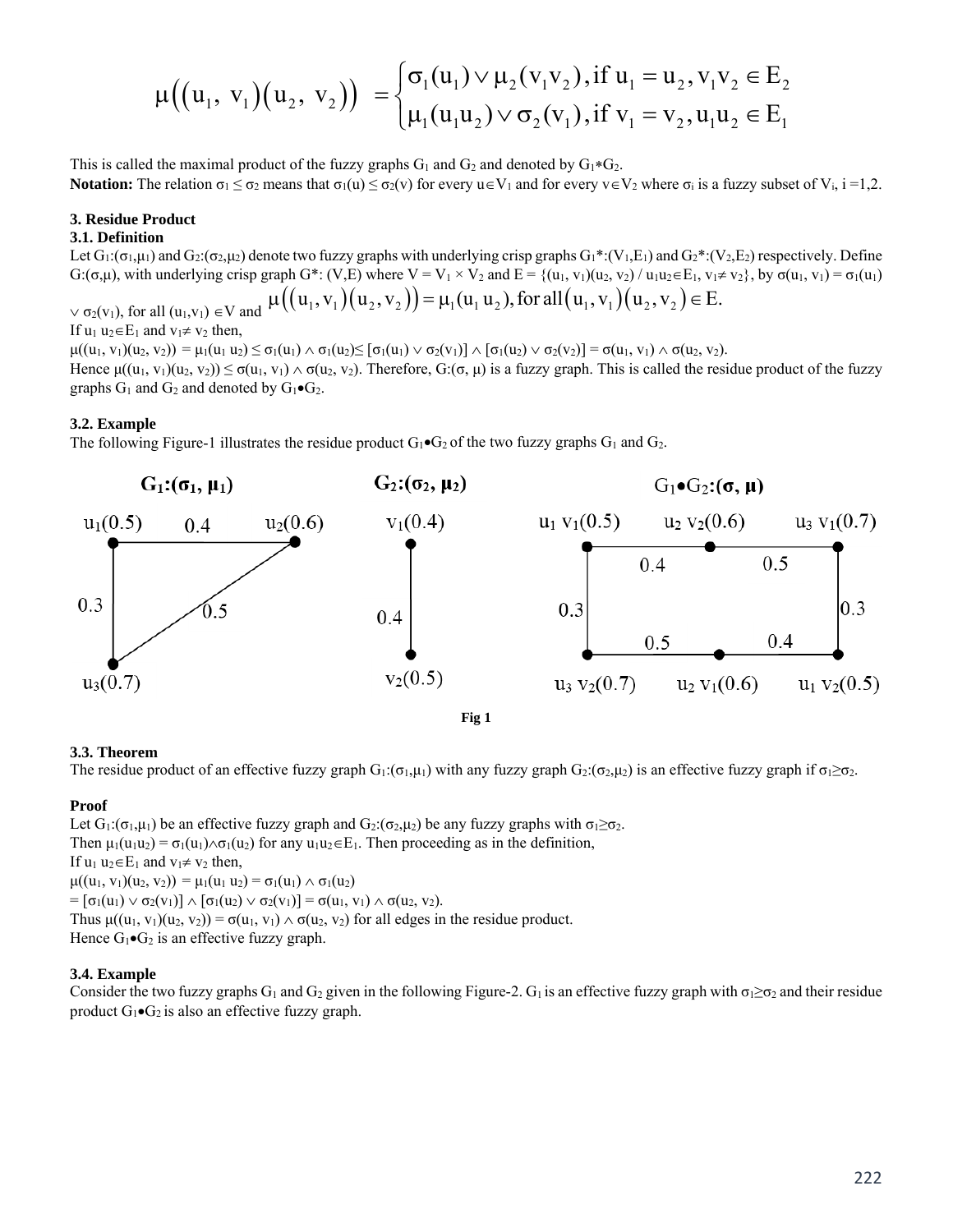

### **3.5. Remark**

The residue product of two connected fuzzy graphs need not be a connected fuzzy graph.

Consider the two connected fuzzy graphs  $G_1$  and  $G_2$  given in Figure-2 of Example3.4. Their residue product  $G_1 \bullet G_2$  is not a connected fuzzy graph.

## **3.6. Remark**

The residue product of two complete fuzzy graphs is not a complete fuzzy graph because we include only the case  $u_1u_2 \in E_1$  and  $v_1v_2 \in E_2$  in the definition of the residue product.

Since every complete fuzzy graph is effective, from Theorem 2.3, we have the residue product of a complete fuzzy graph  $G_1:(\sigma_1,\mu_1)$ with any fuzzy graph  $G_2$ : $(\sigma_2,\mu_2)$  is an effective fuzzy graph if  $\sigma_1 \geq \sigma_2$ .

Consider the following Figure-3 where G<sub>1</sub> is a complete fuzzy graph and G<sub>2</sub> is a fuzzy graph with  $\sigma_1 \geq \sigma_2$ . Their residue product  $G_1 \bullet G_2$  is an effective fuzzy graph.



**Fig 3** 

#### **4. Regular Property of Residue Product**

The degree of any vertex in the residue product  $G_1 \bullet G_2$  of the fuzzy graph  $G_1:(\sigma_1,\mu_1)$  with  $G_2:(\sigma_2,\mu_2)$  is given by,  $i \mathbf{u}_k \in \mathbf{E}_1$ 1 j  $\sum_{u_i u_k \in E_1, v_i \neq v_\ell} \mu_1(u_i u_k) - u_{G_1}(u_i)$  $G_1 \bullet G$ v  $d_{G_i \bullet G_2}(u_i, v_j) = \sum_{\mu_1}(u_i u_k) = d_{G_i}(u_i)$  $\mathbf{L}_{\mathbf{G}_2}(\mathbf{u}_i, \mathbf{v}_j) = \sum_{\mathbf{u}_i \mathbf{u}_k \in \mathbb{E}_1, \mathbf{v}_i \neq \mathbf{v}_j} \mu_1(\mathbf{u}_i \mathbf{u}_k) =$  $\ell$ 

## **4.1. Example**

Consider the residue product of the two fuzzy graphs  $G_1: (\sigma_1, \mu_1)$  and  $G_2: (\sigma_2, \mu_2)$  given in Figure-1 of Example 2.2. The degree of any vertex in the residue product is given by,

$$
d_{G_1 \bullet G_2}(u_1, v_j) = 0.4 + 0.3 = 0.7 = d_{G_1}(u_1) \text{ for } j = 1, 2.
$$
  
\n
$$
d_{G_1 \bullet G_2}(u_2, v_j) = 0.5 + 0.4 = 0.9 = d_{G_1}(u_2) \text{ for } j = 1, 2.
$$
  
\n
$$
d_{G_1 \bullet G_2}(u_3, v_j) = 0.5 + 0.3 = 0.8 = d_{G_1}(u_3) \text{ for } j = 1, 2.
$$

Now consider the residue product of the two fuzzy graphs  $G_1: (\sigma_1, \mu_1)$  and  $G_2: (\sigma_2, \mu_2)$  given in the following Figure-4.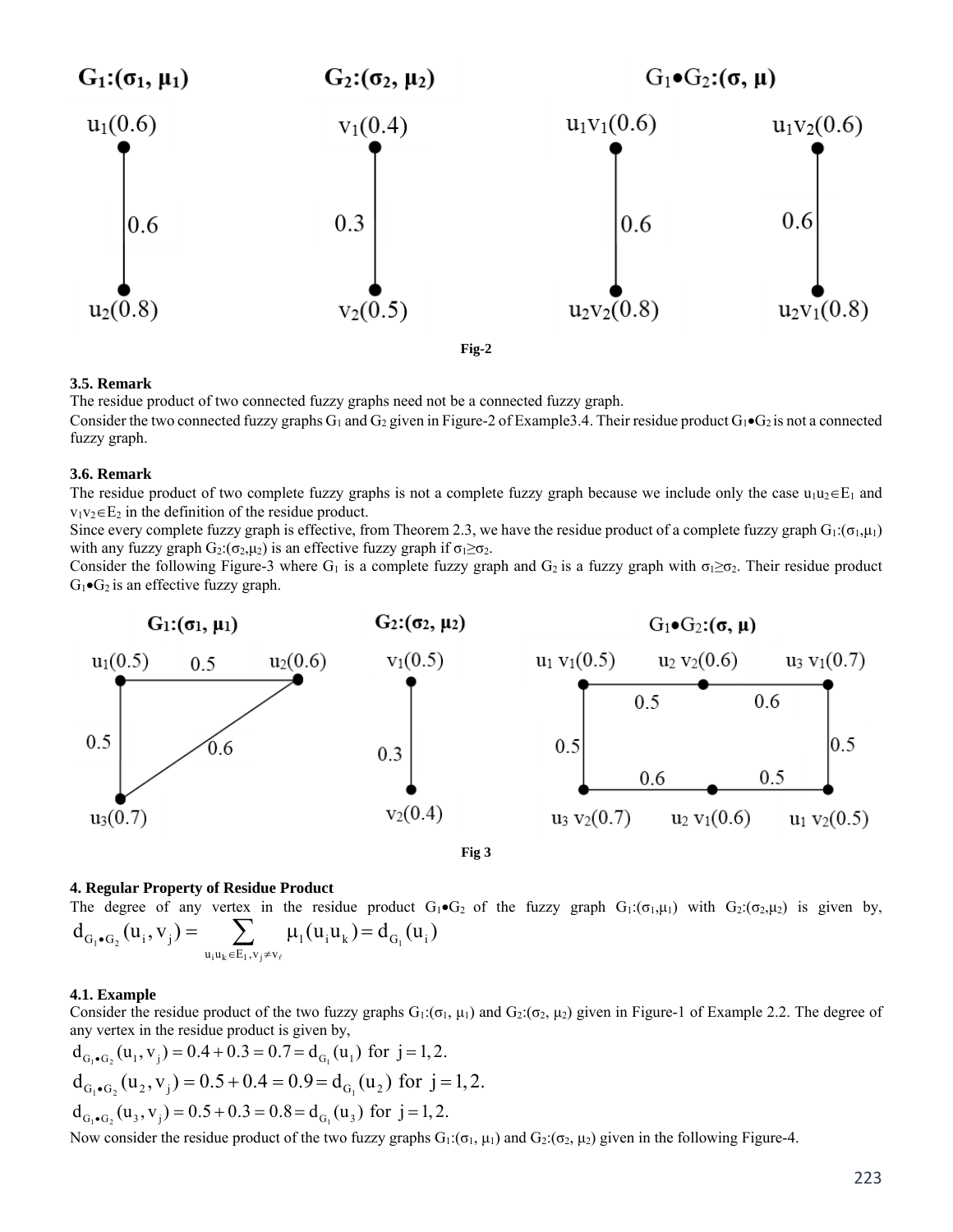

The degree of any vertex in the residue product  $G_1 \cdot G_2$  of the fuzzy graph  $G_1:(\sigma_1,\mu_1)$  with  $G_2:(\sigma_2,\mu_2)$  is given by,  $d_{G_1 \bullet G_2}(u_i, v_i) = 0$ , for  $i = 1, 2, 3$ . Hence the residue product  $G_1 \bullet G_2$  of any fuzzy graph  $G_1: (\sigma_1, \mu_1)$  with a fuzzy graph  $G_2: (\sigma_2, \mu_2)$  such that  $|V_2|=1$ , is always a fuzzy graph with no edge.

#### **4.2. Theorem**

If  $G_1: (\sigma_1, \mu_1)$  and  $G_2: (\sigma_2, \mu_2)$  are two fuzzy graphs such that  $|V_2|>1$  then their residue product is regular if and only if  $G_1$  is regular.

## **Proof**

Let  $G_1: (\sigma_1, \mu_1)$  be a k-regular fuzzy graph and  $G_2: (\sigma_2, \mu_2)$  be any fuzzy graph with  $|V_2| > 1$ .

If  $|V_2| \ge 1$ , then,  $d_{G_1 \bullet G_2}(u_i, v_1) = d_{G_1}(u_i) = k$ .

This is a constant for all vertices in  $V_1 \times V_2$ . Hence  $G_1 \bullet G_2$  is a regular fuzzy graph. Conversely assume that  $G_1 \bullet G_2$  is a regular fuzzy graph. Then, for any two vertices (u<sub>1</sub>,v<sub>1</sub>) and (u<sub>2</sub>,v<sub>2</sub>) in V<sub>1</sub>×V<sub>2</sub>,

$$
d_{G_1 \bullet G_2}(u_1, v_1) = d_{G_1 \bullet G_2}(u_2, v_2)
$$
  
\n⇒ 
$$
d_{G_1}(u_1) = d_{G_2}(u_2)
$$

This is true for all vertices in  $V_1$ . Hence  $G_1$  is a regular fuzzy graph.

#### **4.3. Example**

Consider the following figure where  $G_1: (\sigma_1, \mu_1)$  is a regular and  $G_2: (\sigma_2, \mu_2)$  is a fuzzy graph with  $|V_2|>1$ . Their residue product  $G_1 \bullet G_2$  is also a regular fuzzy graph.



**Fig 5**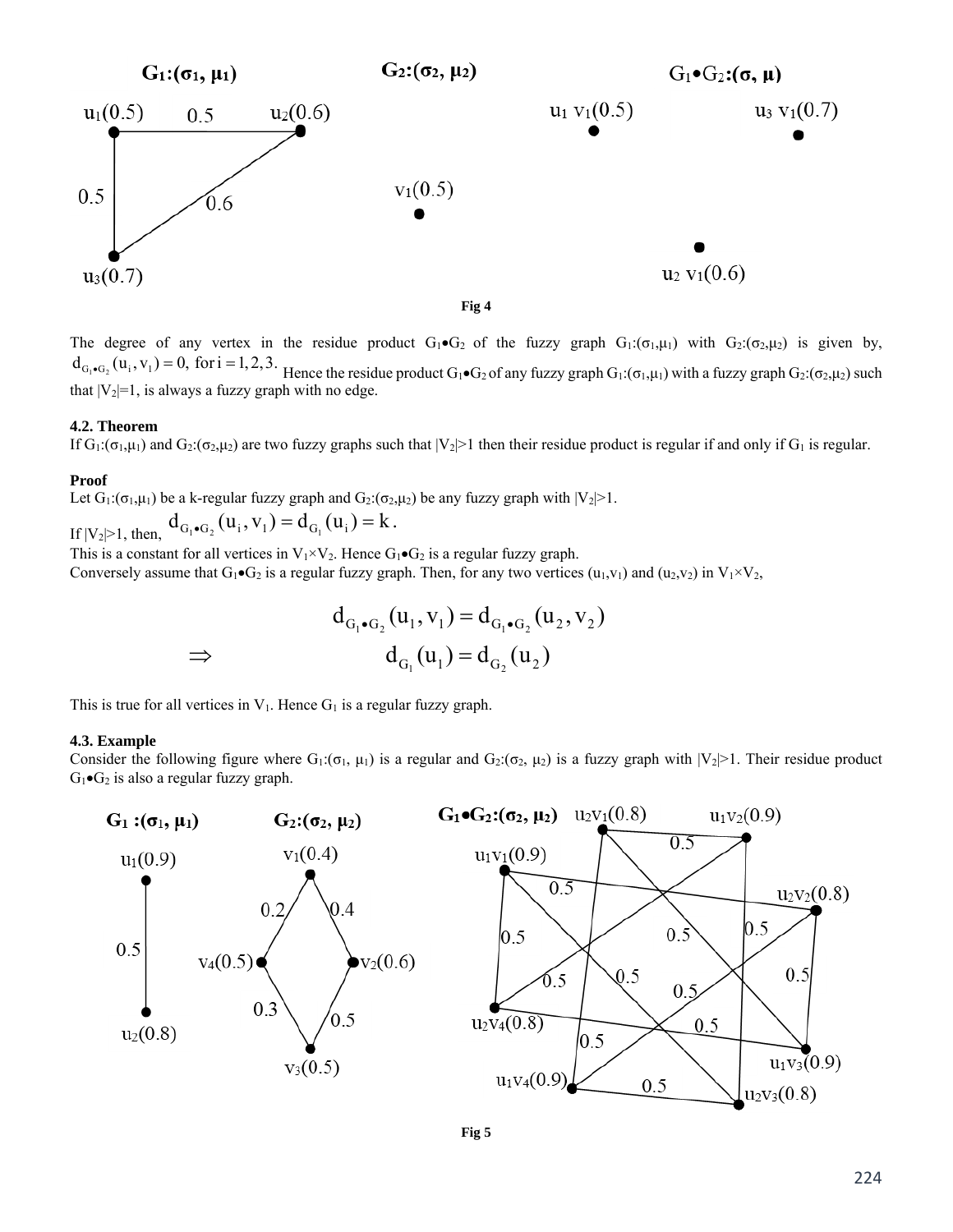## **4.4. Remark**

The total degree of any vertex in the residue product  $G_1 \cdot G_2$  of the fuzzy graph  $G_1:(\sigma_1,\mu_1)$  with  $G_2:(\sigma_2,\mu_2)$  is given by,  $u_i u_k \in E_1, v_j$  $\mathrm{td}_{_{G_i \bullet G_2}}(u_i, v_j) = \sum_{u_i u_k \in E_1, v_i \neq v_j} \mu_1(u_i u_k) + \sigma(u_i, v_j)$  $\ell$ 

## **4.5. Theorem**

If  $G_1: (\sigma_1, \mu_1)$  and  $G_2: (\sigma_2, \mu_2)$  are two fuzzy graphs such that  $\sigma_1 \geq \sigma_2$  then the total degree of any vertex in the residue product  $G_1 \bullet G_2$  is given by,

$$
td_{G_1 \bullet G_2}(u_i, v_j) = \begin{cases} td_{G_1}(u_i), & if \mid V_2 \mid > 1 \\ \sigma_1(u_i), & if \mid V_2 \mid = 1 \end{cases}
$$

### **Proof**

If  $\sigma_1 \geq \sigma_2$  and  $|V_2|>1$ , then,

$$
td_{G_1 \bullet G_2}(u_i, v_j) = \sum_{u_i u_k \in E_1, v_j \neq v_\ell} \mu_1(u_i u_k) + \sigma(u_i, v_j)
$$
  
= 
$$
\begin{cases} d_{G_1}(u_i) + \sigma_1(u_i), & \text{if } |V_2| > 1 \\ \sigma_1(u_i), & \text{if } |V_2| = 1 \end{cases}
$$
  
= 
$$
\begin{cases} td_{G_1}(u_i), & \text{if } |V_2| > 1 \\ \sigma_1(u_i), & \text{if } |V_2| = 1 \end{cases}
$$

## **4.6. Theorem**

If G<sub>1</sub>:(σ<sub>1</sub>,μ<sub>1</sub>) is a totally regular fuzzy graph and G<sub>2</sub>:(σ<sub>2</sub>,μ<sub>2</sub>) is a fuzzy graph such that σ<sub>1</sub>≥σ<sub>2</sub> and  $|V_2|$ >1 then their residue product is also a totally regular fuzzy graph with the same degree.

## **Proof**

Let  $G_1: (\sigma_1, \mu_1)$  be a k-totally regular fuzzy graph and  $G_2: (\sigma_2, \mu_2)$  be a fuzzy graph such that  $\sigma_1 \geq \sigma_2$  and  $|V_2| > 1$ . Then,

 $td_{G_1}(u_i) = k$ , for all  $u_i$  in  $V_1$  and  $\sigma(u_1, v_1) = \sigma_1(u_1)$  for all  $(u_1, v_1)$  in  $V_1 \times V_2$ . Now,  $\mathrm{td}_{G_1\bullet G_2}(u_1, v_1) = \mathrm{d}_{G_1\bullet G_2}(u_1, v_1) + \sigma(u_1, v_1)$  $=d_{G_1}(u_1) + \sigma_1(u_1)$  $= td_{G_1}(u_1) = k.$ 

This is a constant for all vertices in  $V_1 \times V_2$ . Hence  $G_1 \bullet G_2$  is a k-totally regular fuzzy graph.

### **4.7. Example**

Consider the residue product of the totally regular fuzzy graph  $G_1: (\sigma_1, \mu_1)$  with a fuzzy graph  $G_2: (\sigma_2, \mu_2)$  such that  $|V_2| > 1$  given in the following Figure-5. Their residue product is a totally regular fuzzy graph.



**Fig 6**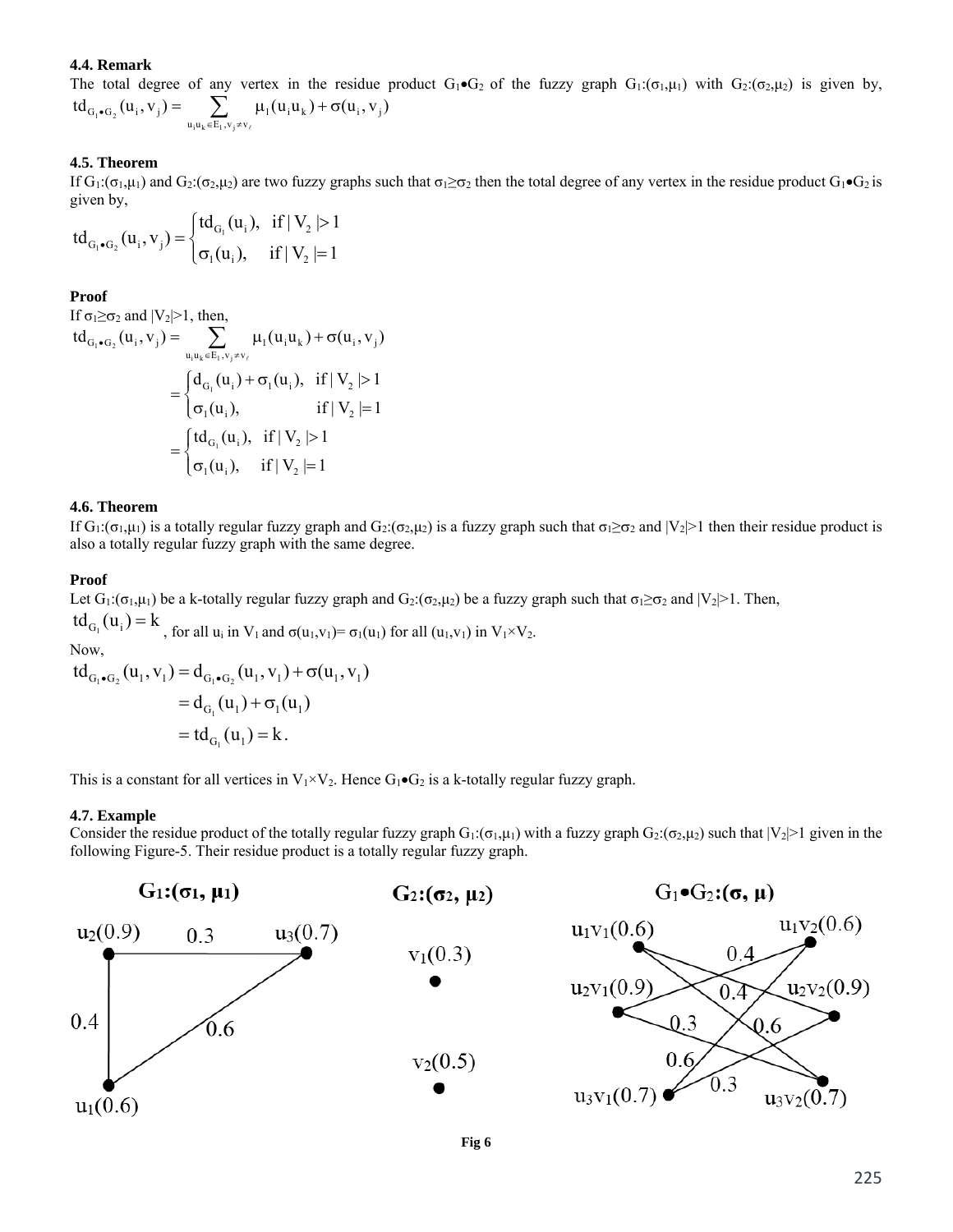#### **5. Relationship between Lexicographic Max Product and Direct Sum**

### **5.1. Theorem**

The lexicographic max product of  $G_1: (\sigma_1, \mu_1)$  with  $G_2: (\sigma_2, \mu_2)$  is the direct sum of the maximal product and the residue product of the fuzzy graphs if  $\sigma_2 \leq \mu_1$ .

That is,  $G_1[G_2]_{max} = (G_1 * G_2) \oplus (G_1 \bullet G_2)$  if  $\sigma_2 \leq \mu_1$ .

## **Proof**

Let  $G_1: (\sigma_1, \mu_1)$  and  $G_2: (\sigma_2, \mu_2)$  be two fuzzy graphs such that  $\sigma_2 \leq \mu_1$ . Then  $\sigma_2 \vee \mu_1 = \mu_1$ . We have the maximal product,  $G_1 * G_2 : (\sigma', \mu')$ where  $\sigma' = \sigma_1 \vee \sigma_2$ ,

$$
\mu'\big((u_1, v_1)(u_2, v_2)\big) = \begin{cases} \sigma_1(u_1) \vee \mu_2(v_1v_2), \text{if } u_1 = u_2, v_1v_2 \in E_2 \\ \mu_1(u_1u_2) \vee \sigma_2(v_1), \text{if } v_1 = v_2, u_1u_2 \in E_1 \text{ and the residue product } G_1 \bullet G_2(\tau, v) \text{ of the fuzzy graph} \end{cases}
$$

$$
G_1:(\sigma_1,\mu_1) \text{ with } G_2:(\sigma_2,\mu_2) \text{ where } \tau = \sigma_1 \vee \sigma_2,
$$
  
\n
$$
\nu((u_1, v_1)(u_2, v_2)) = \mu_1(u_1 u_2), \text{ for all } u_1 u_2 \in E_1 \text{ and } v_1 \neq v_2.
$$
  
\nNow consider  $G: (\sigma, \mu) = (G_1 * G_2) \oplus (G_1 \bullet G_2)$ . Then  $\sigma = \sigma_1 \vee \sigma_2$  and  
\n
$$
\mu((u_1, v_1)(u_2, v_2)) = \begin{cases} \sigma_1(u_1) \vee \mu_2(v_1 v_2), \text{ if } u_1 = u_2, v_1 v_2 \in E_2 \\ \mu_1(u_1 u_2) \vee \sigma_2(v_1), \text{ if } v_1 = v_2, u_1 u_2 \in E_1 \\ \mu_1(u_1 u_2) \qquad \text{, if } v_1 \neq v_2, u_1 u_2 \in E_2 \end{cases}
$$
  
\n
$$
= \begin{cases} \sigma_1(u_1) \vee \mu_2(v_1 v_2), \text{ if } u_1 = u_2, v_1 v_2 \in E_2 \\ \mu_1(u_1 u_2) \qquad \text{, if } v_1 = v_2, u_1 u_2 \in E_1 \\ \mu_1(u_1 u_2) \qquad \text{, if } v_1 \neq v_2, u_1 u_2 \in E_1 \end{cases}
$$
  
\n
$$
= \begin{cases} \mu_1(u_1 u_2) & \text{, if } u_1 u_2 \in E_1 \\ \sigma_1(u_1) \vee \mu_2(v_1 v_2), \text{ if } u_1 = u_2, v_1 v_2 \in E_2 \end{cases}
$$

This  $G(\sigma, \mu)$  is nothing but the lexicographic max product  $G_1[G_2]_{max}$  of  $G_1: (\sigma_1, \mu_1)$  with  $G_2: (\sigma_2, \mu_2)$ . Thus we have  $G_1[G_2]_{max} = (G_1 * G_2)$  $\oplus$  (G<sub>1</sub>•G<sub>2</sub>) if  $\sigma_2 \leq \mu_1$ .

#### **5.2. Remark**

Similarly we can prove that the lexicographic max product of  $G_2$ :( $\sigma_2$ , $\mu_2$ ) with  $G_1$ :( $\sigma_1$ , $\mu_1$ ) is the direct sum of the maximal product and the residue product of the fuzzy graphs if  $\sigma_1 \leq \mu_2$ . That is,  $G_2[G_1]_{max} = (G_2 * G_1) \oplus (G_2 \bullet G_2)$  if  $\sigma_1 \leq \mu_2$ .

### **5.3. Example**

The following Figure-7 illustrates the theorem 5.1.



## **6. Conclusion**

In this paper, the residue product of two fuzzy graphs is defined. The effective, connected and complete properties of the residue product are studied. The degree and total degree of a vertex in the residue product of two fuzzy graphs are obtained. It is illustrated that when two fuzzy graphs are regular then their residue product need not be regular. But the conditions under which residue product of two regular fuzzy graphs is regular are given. Also it is proved that the lexicographic max product of  $G_1$  with  $G_2$  is the direct sum of the maximal product and the residue product of the fuzzy graphs if  $\sigma_1 \leq \mu_2$ . In addition to the existing ones, this operation will be helpful to study large fuzzy graph as a combination of small fuzzy graphs and to derive its properties from those of the small ones.